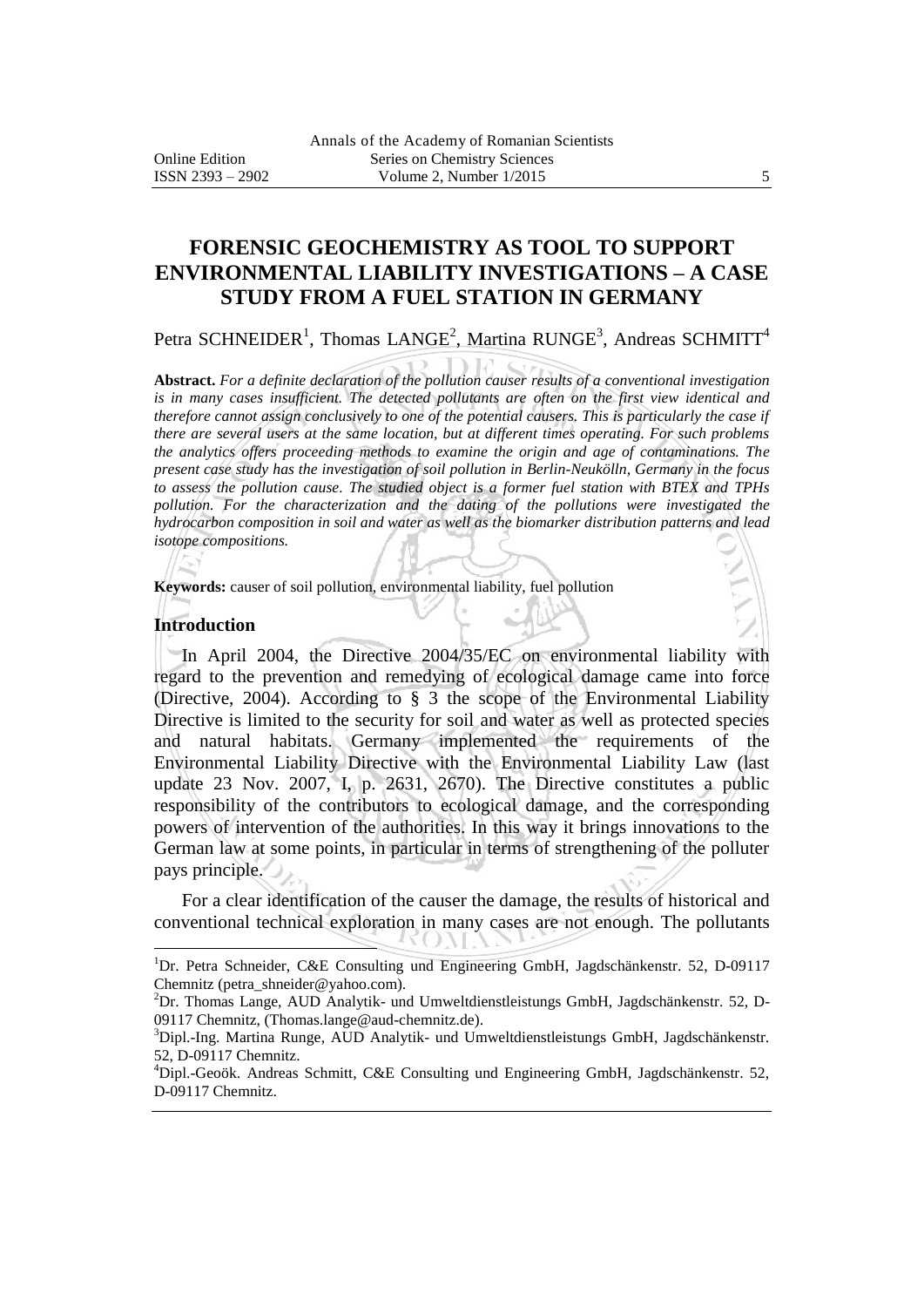found are identical at first glance, and can thus be assigned to any of the potential interferers conclusive. This is especially true when several causers acted in the same location, but were consecutively active. The analysis of such problems provides further methods for investigation on the origin and age of contaminants. Searching for a special group of substances or isotope distributions, comparable to a detective search for traces of fingerprints, is the scope of forensic geochemistry.

Philp (2007) defined "Environmental Forensics" as a scientific methodology developed for identifying petroleum-related and other potentially hazardous environmental contaminants and for determining their sources and time of release. It combines experimental analytical procedures with scientific principles derived from the disciplines of organic geochemistry and hydrogeology. Forensic geochemistry begins where common environmental procedures do not deliver detailed results, due to their limitation in description and quantification (Philp, 2007).

In case of success, with forensic geochemistry primary conditions are met to identify the source, the time and the causer of contaminations, by attempting to answer questions with specific chemical programs and methods: What? Where? Wherefrom? When? Who? Comparable to a criminalistic search for fingerprints, on this occasion special element groups or isotope distribution are investigated (Lewis et al., 2004; Peters and Moldowan, 1993). From the occurrence of characteristic patterns, conclusions about the history of the pollutants, i.e. their input and behaviour in the subsoil, can be drawn (Kaplan et al., 1997). The main scope of forensic geochemistry methods is to find out the cause and the causer of an environmental pollution to solve cases of environmental liability. Main users are environmental liability insurances.

## **Methodological Approach**

### *Scope and Location*

The study area is a former gas station in Berlin-Neukölln, which was in operation since the 1950s. The area is geologically located in the outermost region of a glacial valley. There were several rebuilding and changes on the location by the operator. In November 2007 the location was closed and, in preparation for dismantling, the side was comprehensively investigated (samples from 25 drilling cores, as well as analytical investigations on total petroleum hydrocarbon (TPH), benzene, toluene, ethylbenzene, and xylenes (BTEX), and methyl tertiary butyl ether (MTBE)). An overview of the local situation is given in Fig. 1.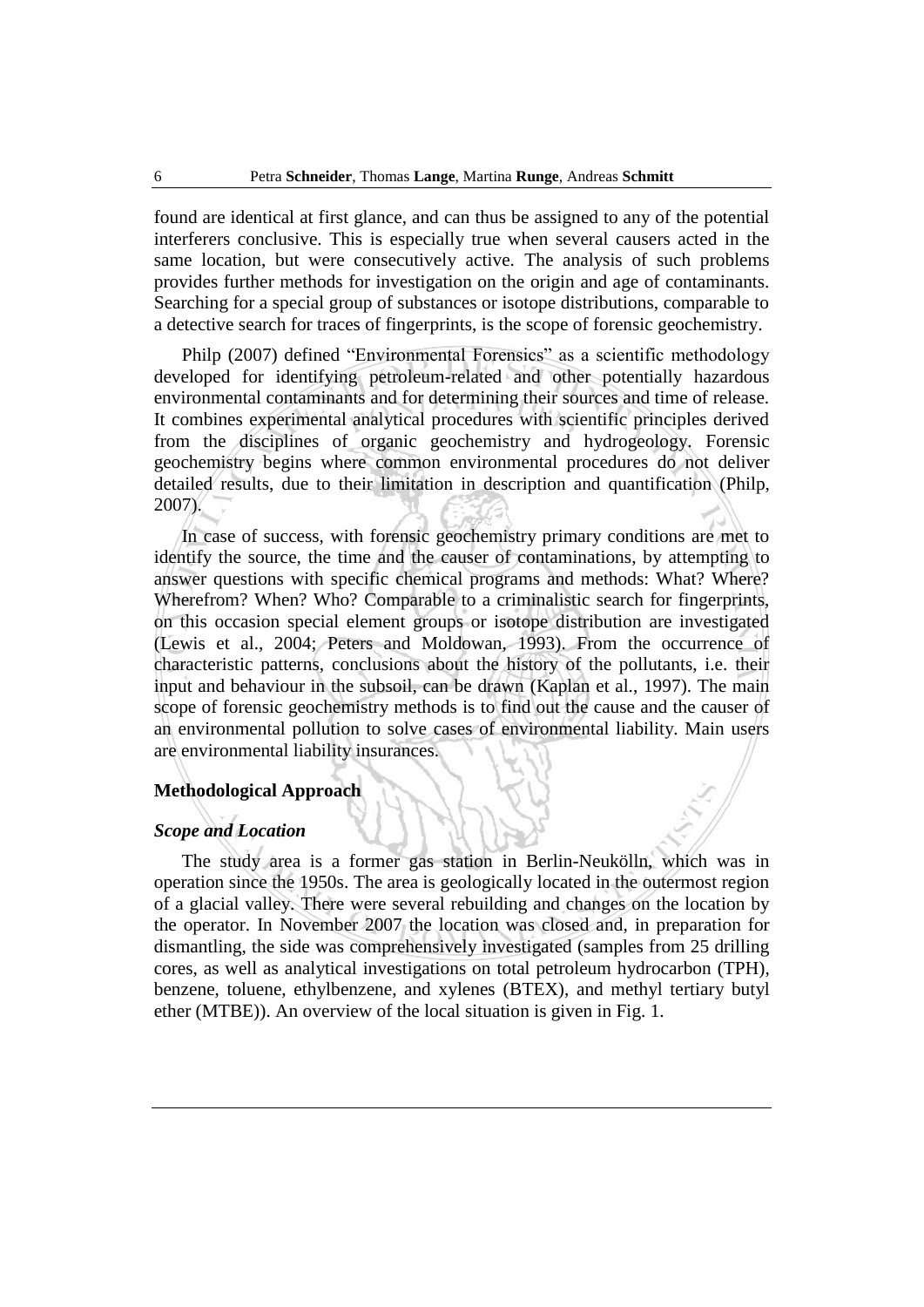

A contamination with TPH concentrations ranging from 1.000 to 10.000 mg/kg was detected in two areas at about 6 m below ground level. These two types of pollutant sources are the area of the former separators as well as the area of the former petrol depot. The groundwater level was detected at 4.5 m below ground. Due to the risk that the TPHs (and partially BTEX) could also be mobilized in the polluted parts, the risk minimization strategy after evaluation of the dimension of the pollutant source considered the removal of polluted soil material (Fig. 2). The scope of the further investigation at the site was to verify who is responsible for the contamination and finally to whom to allocate the cost for the remediation. TOF ROM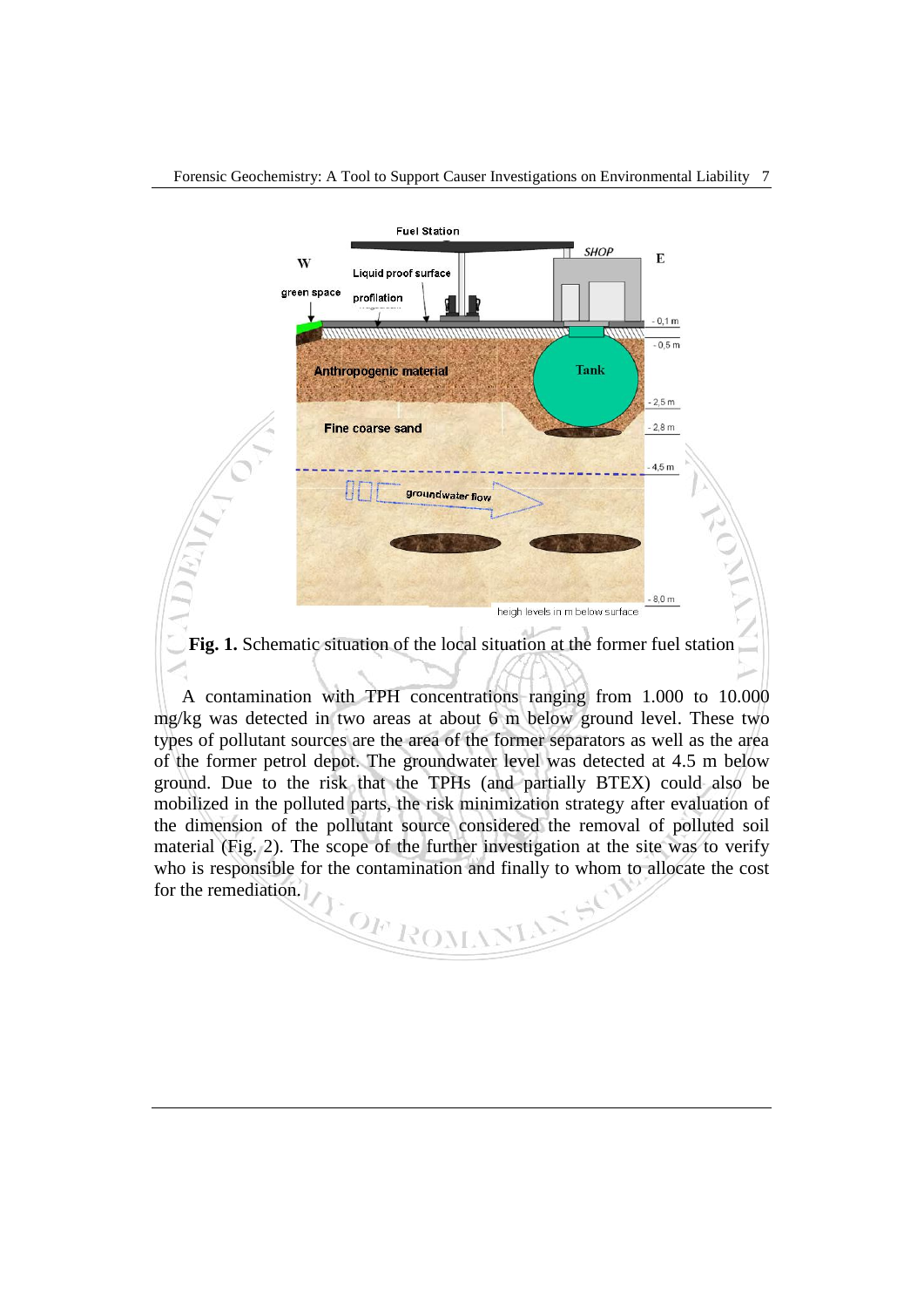

**Fig. 2.** Soil removal from the area of the former petrol depot at the former fuel station

#### **Methodological Basics**

The production process of many current pollutants (for example TPHs) changed in the course of time. This results in regional and chronological cycles, which are indicated by typical patterns (Philp, 2007; Kaplan and Galperin Y., (1996), Kaplan et al., 1996; Kaplan et al., 1997; Stout, 1998). The isotopic composition of the raw materials used in the past helps nowadays to identify these patterns (Philp, 2007). In case of contaminations it is possible, for example by the quantification of stable hydrogen- and carbon isotopes (isotope-fingerprint), to investigate the method of production of the organic pollutant and therefore the time period it was produced and released in the environment (Philp, 2007). It is also of interest, if a pollutant was released in the environment by natural or technical processes. This can be estimated by isotope investigations of heavy metals or mineral salts. For example, lead from gasoline (diffuse input) has a different isotope-fingerprint compared to geogenic lead (Durali-Müller, (2005); Kim et al., 2013).

Gasoline is often released in the subsoil on gas stations by overfilling or leak gasoline pipes. Conclusions about the age of such contaminations can be drawn by the identification of typical fuel-additives (lead compounds, halogenic organic substances, MTBE) in soil or groundwater samples (Effenberger et al., 2001; Schirmer et al., 2003). Thus the occurrence of the pollution can be limited to a certain time period. For such investigations at TPHs pollutions primary soil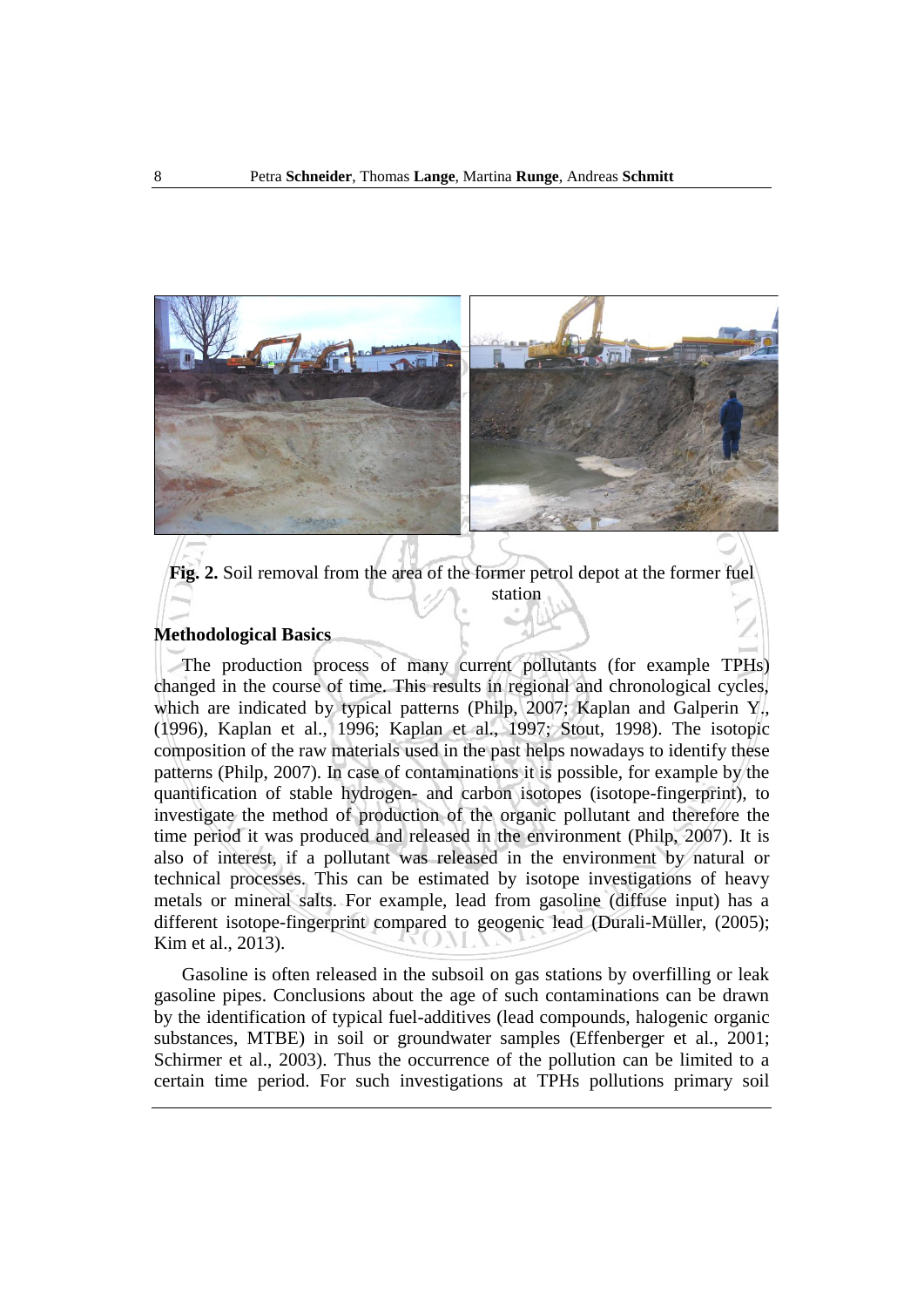samples are adequate. For the detection of the lead isotopic composition water as well as soil samples are practicable. The differentiation is only possible for West-German gasoline.

The dating of TPHs pollution is limited to the anaerobe degradation and is retraceable for a maximum of 25 years. For this approach, data of the geochemical environment should be provided. As dating criteria for diesel/heating oil the C17/Pristan-relation is used. The lead isotopic composition allows a classification of the gasoline contamination before 1975 and after 1978 in the area of West-Germany. By the determination of the respiration activity in soil material conclusions can be drawn about the microbial activity in the soil. The determination of single hydrocarbons is used for the characterization of the contamination on the one hand and, on the other hand, for the dating. For the dating the relations of certain organic substances, which are characteristic for the process of degradation, were determined. This includes the ratios of:

## *Pristane/ Phytane*

The compounds are degradation products of long-chain hydrocarbons. The portion of phytane (n-C18-) compared to pristane (n-C17-) increases with an increasing age of the pollution (practicable for diesel/heating pollution).

### *BTEX (benzene, toluene/ethylbenzene, xylenes)*

Benzene/toulene degrades much faster than ethylbenzene/xylene. Because of their short chain length they are also more volatile due to leaching and evaporation.

### *Iso- and n-alkenes*

In hydrocarbons iso- and n-alkenes are present in similar ratios. The microbial decomposition of the n-alkenes is clearly faster compared to the iso-alkenes. Using the ratio between both groups a conclusion about the degradation process can be drawn.

### *MTBE*

MTBE (Methyl tert-butyl ether) was added to gasoline as an antiknock additive, to guarantee a minimum content of oxygen and as a substitute for aromatic substances in unleaded gas. Thus the emissions into the environment should be reduced.

#### *Pb-isotopic composition*

The lead in the soil is a mixture of different lead isotopes. The stable isotopes are of radiogenic origin, except the isotope  $204Pb$ , the isotopes  $206Pb$ ,  $207Pb$  and  $208$ Pb. This means they are evolved from the radioactive decay series of the elements uranium and thorium. Because of the different geological ages and the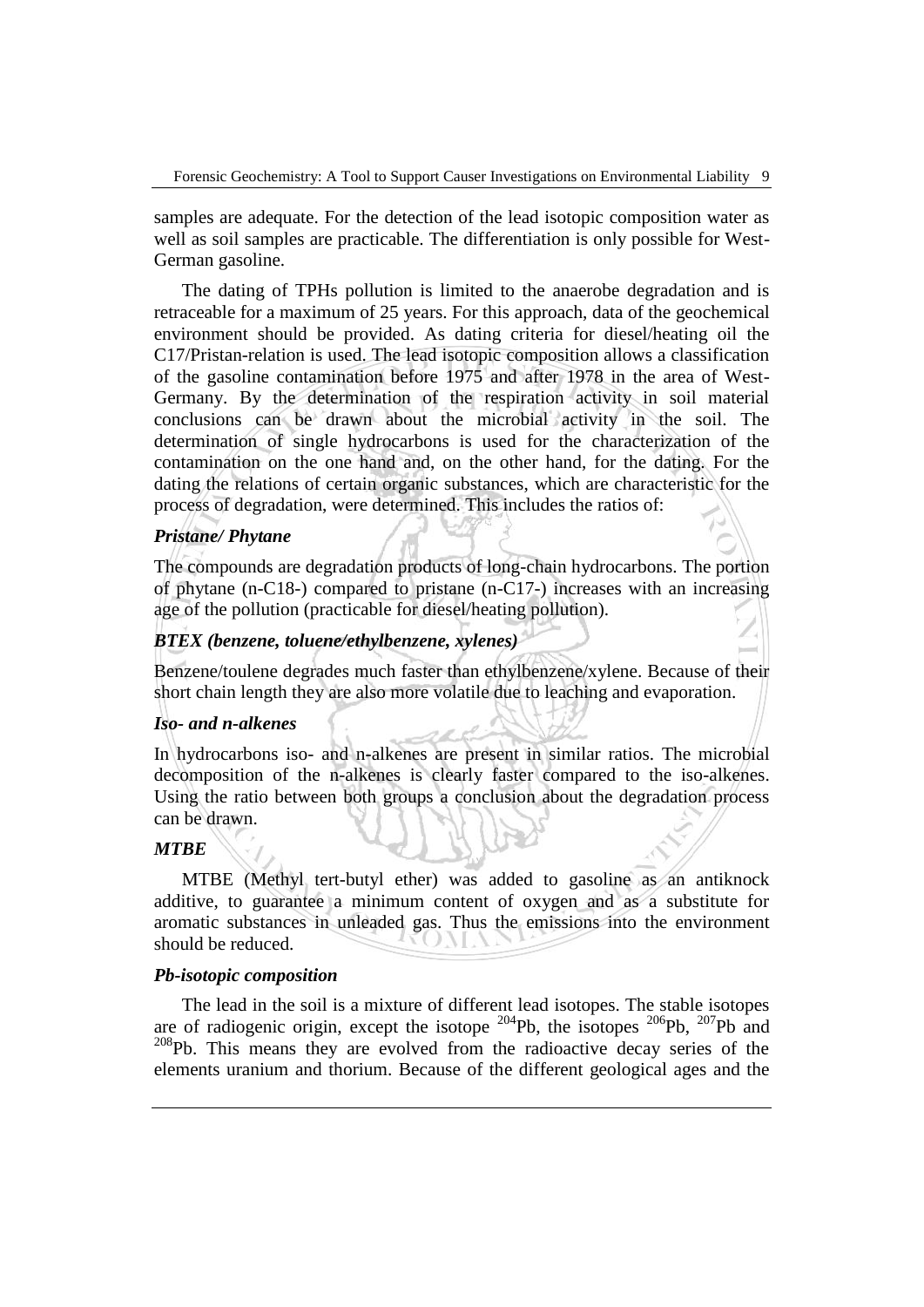different amount on uranium and thorium, which depends on the deposit, lead from different ore deposits shows a clearly different specific lead isotope ratio [9]. This characteristic isotope signature is also preserved during afterwards occurring natural transformations (rock weathering and transport processes) [13]. Thus, the lead from soil minerals of a certain region shows a specific geogenic isotope ratio. In contrast the lead in industrial materials (for example munitions, dye, varnish, gas-lead, lead crystal etc.) is characterized by isotope ratios, which are clearly different from regional geogenic ones.

The dating of pollution with TPHs depends on the location and has to include several environmental parameters like, for example the composition of the basic product, the hydrogeological conditions, temperature and water content of the unsaturated soil as well as the permeability, the redox potential and the nutrient availability. Figure 3 Table 1 shows schematically the characteristic alterations of a mineral oil product during the degradation in the subsoil.

| <b>Level of</b><br>biodegradation | <b>Chemical composition</b>                                                                                                                   |
|-----------------------------------|-----------------------------------------------------------------------------------------------------------------------------------------------|
|                                   | n-alkane unchanged                                                                                                                            |
| 2                                 | highly volatile alkanes were removed                                                                                                          |
| 3                                 | alkane in the middle range, olefines, benzenes and<br>toluenes<br>were removed                                                                |
|                                   | more than 90% of the n-alkanes were removed                                                                                                   |
| 5                                 | alkylcyclohexanes and alkylbenzenes were removed;<br>isoprenoids and naphthalene were partially removed                                       |
| 6                                 | isoprenoids, $C_1$ -naphthalene, benzothiophenes and<br>alkylbenzothiophene were removed;<br>$C_2$ -naphthalene selectively partially removed |
|                                   | dibenzothiophenes, phenanthrenes and<br>other PAH selectively partially removed                                                               |
| 8                                 | tricyclic terpanes enriched; selected regular steranes<br>were removed; $C_{31}$ - $C_{35}$ homohopane partially removed                      |

**Table 1.** Steps of the microbial degradation of TPHs (modified after Peters and Moldowan, 1993; Kaplan et al., 1997)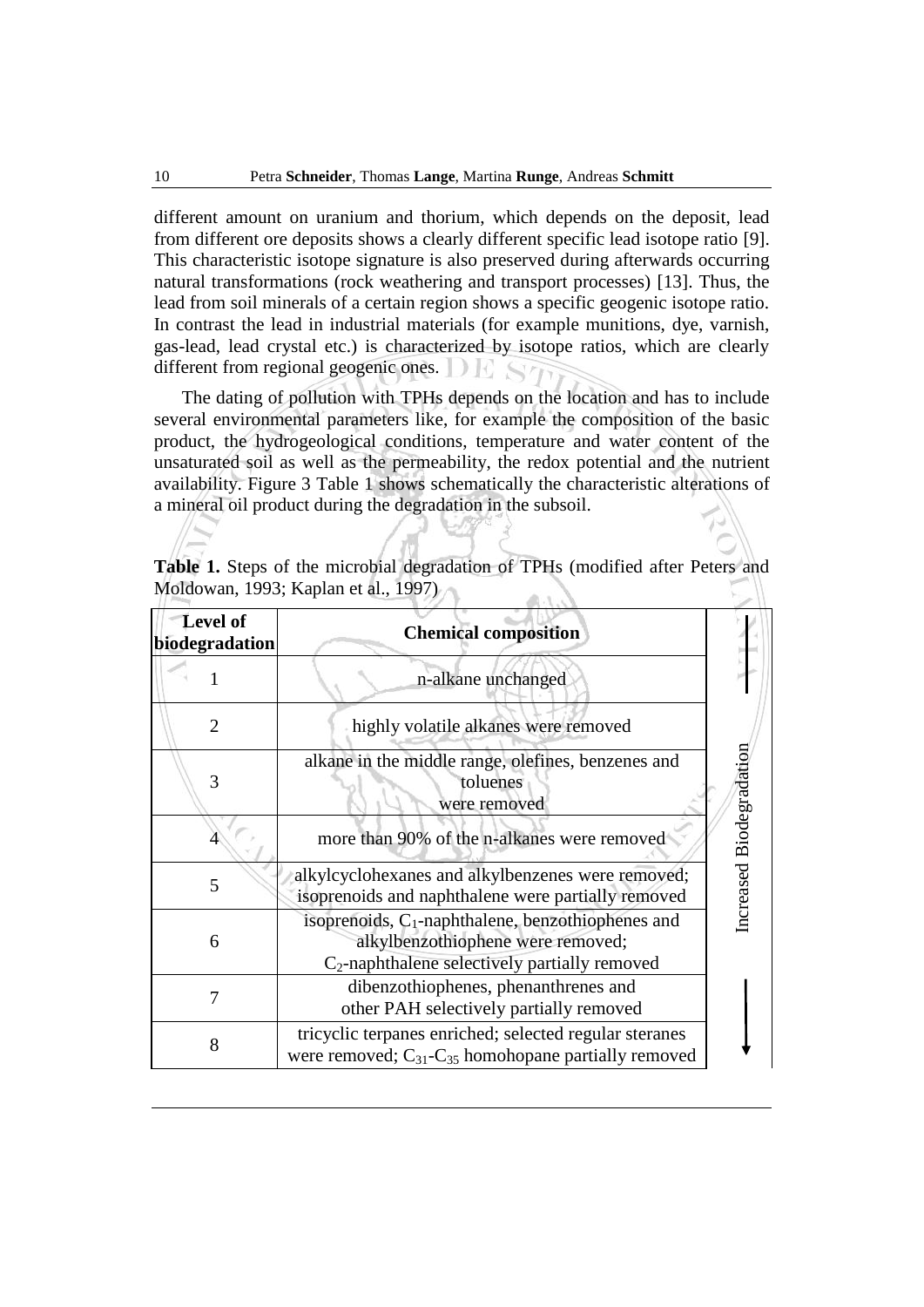| tricyclic terpanes, diasteranes and |  |  |  |  |  |
|-------------------------------------|--|--|--|--|--|
| aromatic steranes are enriched      |  |  |  |  |  |

The TPHs in the soil underlie mostly secondary alterations, which comprise four processes: evaporation, biological degradation, leaching and polymerization. The nature and extent of the alterations depends on the external conditions (climate, soil, soil/groundwater conditions) and the composition of the hydrocarbons. In this context the biological degradation strongly depends on the oxygen supply and the microbial activity in the soil. According to the conditions, the degradation processes can occur fast or for decades. Microorganisms with the ability to degrade TPHs are ubiquity and grow rapidly in the soil under suitable conditions. In most cases the microbial degradation involves the leaching of TPHs. The leaching of TPHs is related to the water solubility of the molecules. Aromates are more mobile compared to polycyclic alkanes.

For the categorization of the degradation level after Table 1, it is necessary to work out in what amount the readily degradable substances are still present and in what extent the poorly degradable substances are already enriched. Because of a potential overlapping caused by a possible mixed contamination, the age of the younger component can only be estimated by the distribution pattern and enrichment level of the easily degradable substances. Contrary, only the distribution pattern and the enrichment level of the poorly degradable substances are suited to determine the residence time of the older components. The following indications are relatively attributed to younger components or suitable for their dating:

- n-alkanes in the range C13-C23 are detectable despite low concentrations, n-alkanes below C13 are already absent
- isoprenoides above i-C15 are still present, whereas thus below i-C15 are already absent
- strong dominance of pristane and phytane above n-C17 and n-C18, respectively
- low values of alkylbenzenes, naphtalenes and benzothiophenes.

Beside the development of the characteristic, unresolved slope in the latter part of the total ion current chromatogram ("lubricating oil slope"), also the following findings can be helpful to derive the age of older components:

- relative enrichment of diasteranes,
- relative enrichment of tricyclic terpanes,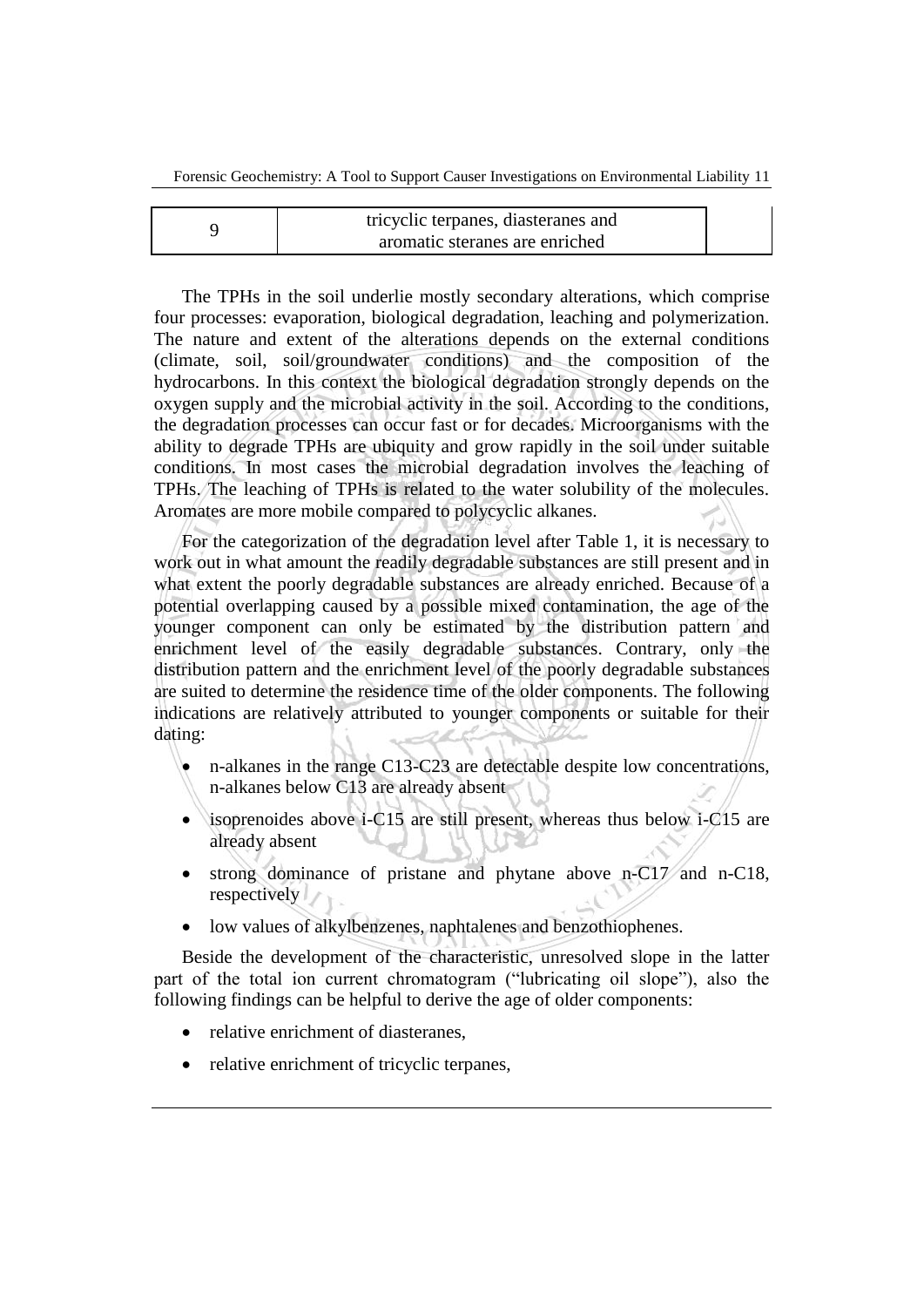- strong enrichment of monoaromatic steranes, pyren and chrysen as well as low values of  $2 - 3$  cycle PAH,
- low values of sulphurous thiophenes.

### **Investigation Program**

### *Scope and Location*

The studied object is a former fuel station areal in Berlin-Neukölln with a BTEX and TPHs pollution. There are two point source areas of the pollution, as described below. From both sites were taken samples, as well as an upstream reference sample.

sampling point  $A_{PA}$  – pollution source in the north-eastern part of the side (gasoline **p**ump **a**rea)

• sampling point  $\mathbf{B}_{FD}$  – pollution source in the south-western part of the side (former **f**uel **d**epot)

sampling point  $C_{UP}$  – **up**stream reference sample.

According to the information of the preliminary surveys the pollution sources are diesel and gasoline pollutions. For the characterization and the dating of the pollutions the following types of investigations were performed:

- characterisation of the type of hydrocarbons,
- fingerprint of the biomarker distribution pattern,
- lead examinations for the dating of gasoline.

Following analysis were carried out:

- dry residue, water retention capacity and respiration activity
- content of BTEX, TPHs and lead,
- pristan/phytan ratio with GC-MS,
- organic overall analysis with GC-MS,
- lead isotopic composition of gasoline.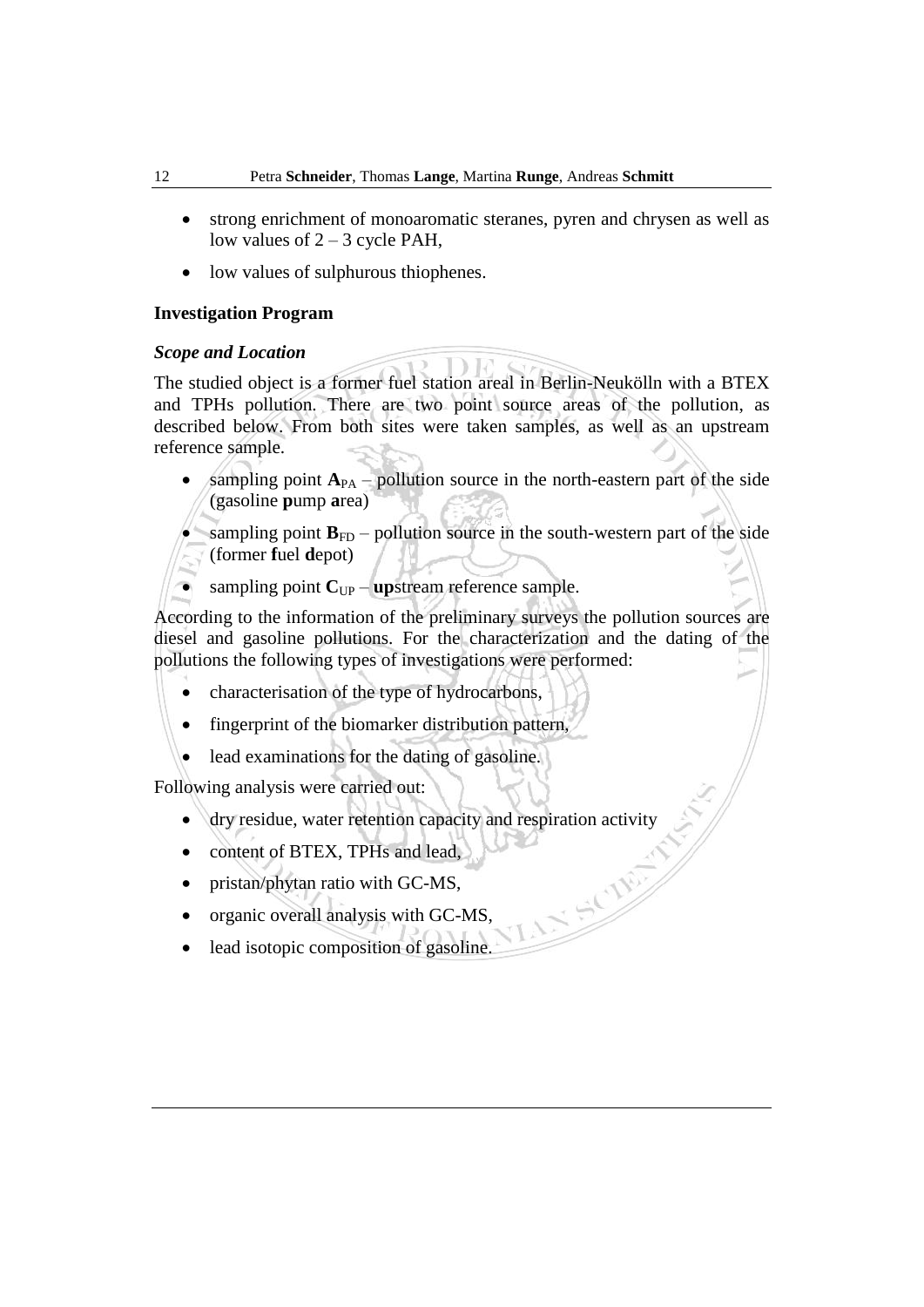Forensic Geochemistry: A Tool to Support Causer Investigations on Environmental Liability 13



**Fig. 3.** Soil and soil gas sampling at the former fuel station.

The investigations of the lead in the samples, with regard to the lead isotopes, allow for drawing further conclusions of the source and the age of the pollution. To derive the origin of the lead concentration samples of contaminated soil a reference soil sample was determined in terms of the lead isotope ratios and, with respect to a possible geogenic or anthropogenic source, and compared with data from literature. Moreover potential mixture relations were evaluated. Additional investigations on the stable carbon isotope  ${}^{13}C$  of the soil gas were performed.

## *Investigation Program*

The following investigations on the samples were performed to characterize the contamination:

## *Determination of the total content:*

- mineral oil hydrocarbons TPHs with GC-method (H 53),
- aromatic hydrocarbons (BTEX) with GC-MS,
- lead scavenger (EDB and EDC) with GC –MS,
- methyl tert-butyl ether (MTBE) with GC-MS.

Thereafter for both, the soil sample and the oil samples of the study side, the contamination was characterized by GC/MS fingerprinting. For the soil sample the extraction was carried out with methylene-chloride and a following separation of the polar substances from the extract by column chromatography.

## *Characterization of the contamination by biomarker distribution patterns:*

Detailed GC-MS analytics of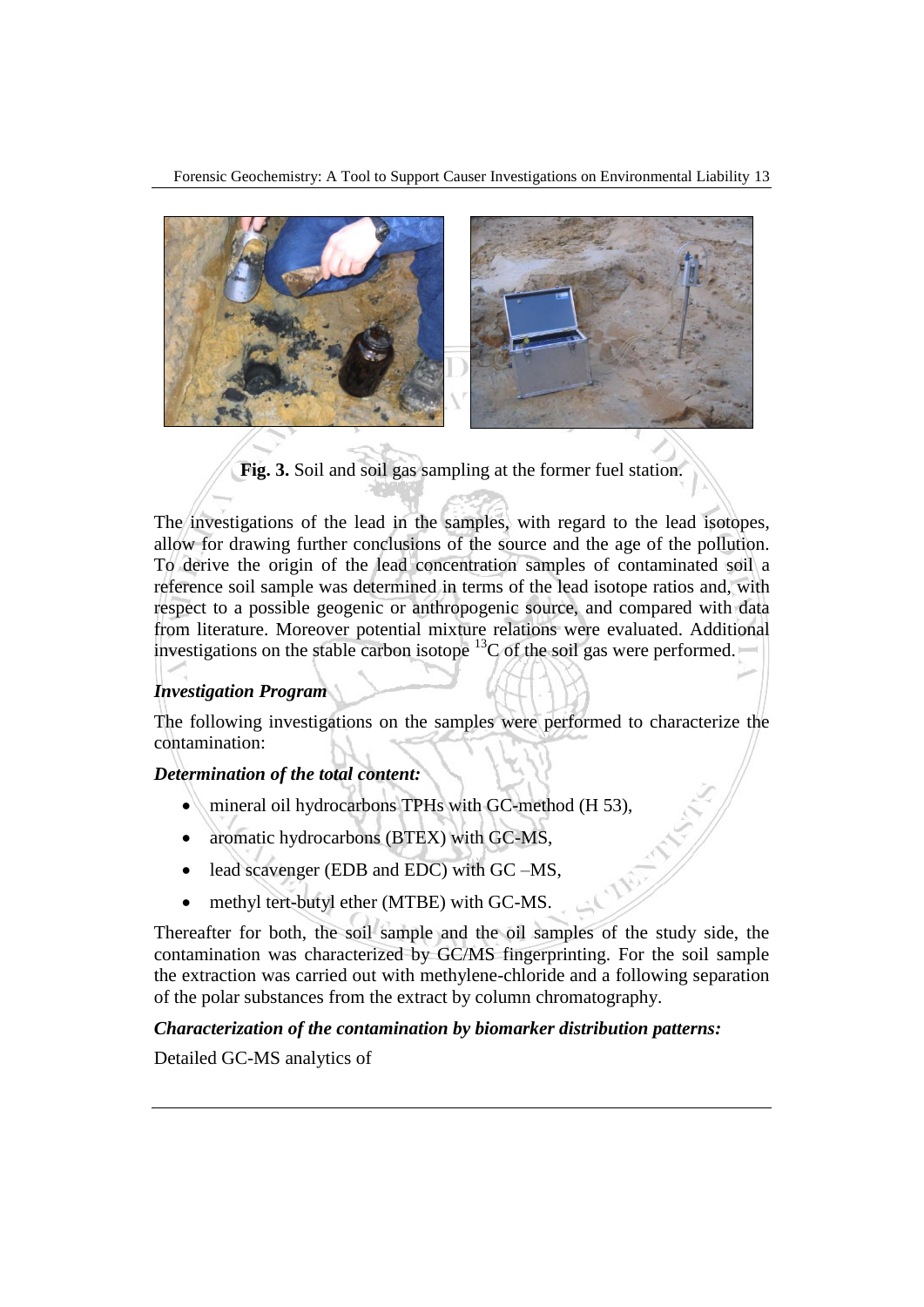- total ion current chromatogram (TIC),
- n-alkanes (m/z 85 chromatogram),
- alkylcyclohexanes (m/z 83 chromatogram),
- iso-alkanes and isoprenoides (m/z 113 chromatogram),
- C4-alkylbenzole (m/z 134 chromatogram).

Thereafter for both the soil and water samples of the study side the contamination was characterized by GC/MS fingerprinting. For the soil sample the extraction was carried out with methylene-chloride and a following separation of the polar substances from the extract by column chromatography.

In the frame of the sampling moreover the following samples were taken:

 $C_{UP}$  / Pb isotopic composition

 $B_{FD}$  Pb isotopic composition

APA reserve sample for Pb isotopic composition

 $B_{FD}$  upper part: soil gas (C1-C1, CO<sub>2</sub>, O<sub>2</sub>, <sup>13</sup>C-CH<sub>4</sub>, <sup>13</sup>C-CO<sub>2</sub>)

 $B_{FD}$  lower part: soil gas (C1-C1, CO<sub>2</sub>, O<sub>2</sub>, <sup>13</sup>C-CH<sub>4</sub>, <sup>13</sup>C-CO<sub>2</sub>).

Additionally at the bottom of the excavation pit a water sample was taken.

## *Analytic and Assessment Procedure*

The determination of the TPHs contents included the chain length from C10 – C40. For this, both the detection by flame ionisation detector (FID) and by mass spectrometry (MS) is possible, whereas the mass spectrometry is more sensitive und more selective. The lighter hydrocarbons can be detected by the headspace-GC, which is also used to determine BTEX. For the investigation of the present samples all of the three analytic methods were applied. For the detection of the volatile components the headspace technique and the FID-evaluation were used. The more stable hydrocarbons were detected by GC-FID and GC-MS.

The sequence of the peaks in the chromatogram correlated with the chain length and the size of the molecules of the compound. The evaluation is made by standard chromatograms and calibrations. For this, defined concentrations of the examined substance were measured under the same conditions. To characterize the type of the TPHs contamination, first of all it was determined, which type of fuel causes the contamination. Gas includes hydrocarbon with a chain length from  $C5 - C12$ , Diesel includes hydrocarbon with a chain length from  $C9 - C24$  and lubricating oil the range  $>$  C20. All three groups contain beside the n- and iso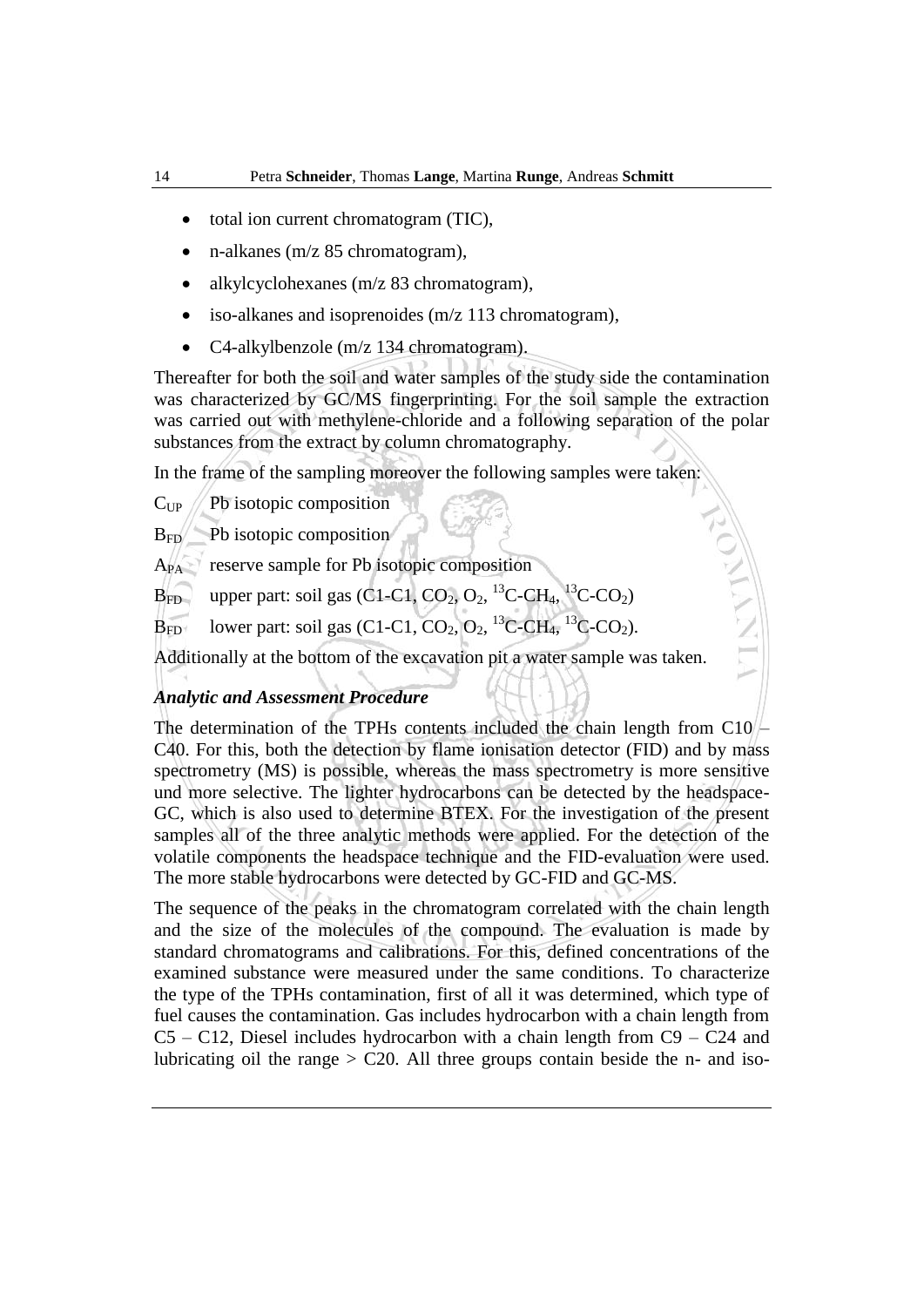alkanes about  $5 - 10$  % aromates of the particular chain length. Diesel and heating oil additionally contain high amounts of sulphurous components.

The determination of the  $\delta^{13}$ C values of methane and carbon dioxide was done by Purge-and-Trap and GC Combustion Isotope Ratio Mass Spectroscopy (P&T-GC-C-IRMS). The concentrations of the compounds methane, ethane, propane, and ias well as n- butane were detected by gas chromatography with flame ionisation detection. Oxygen was detected by gas chromatography with the thermal conductivity detection.

### **Results**

## *Analytical Results*

## *Determination of total contents*

Table 2 shows the results of the analytics of the total content investigations of organic substances.

**Table 2.** Composition of the results of the analytics of the total content investigations of organic substances  $\mathcal{L}_{\mathcal{L}}(n)$ 

| <b>Parameter</b>         | unit                |               | Area of the former<br>separators | Area of the former petrol<br>depot |           |                   |  |
|--------------------------|---------------------|---------------|----------------------------------|------------------------------------|-----------|-------------------|--|
|                          |                     | $B_{FD}$ soil | B <sub>FD</sub> soil             | $A_{PA}$ soil                      | unit      | $A_{PA}$<br>water |  |
| Dry residue              | $\%$                | 83.0          | 88.7                             | 83.9                               |           |                   |  |
| Respiration<br>acitivity | mgO <sub>2</sub> /g | < 0.1         | < 0.1                            | < 0.1                              |           |                   |  |
| <b>BTEX</b>              | mg/kg               | < 0.01        | 15.92                            | < 0.01                             | $\mu$ g/l | < 0.1             |  |
| Benzene                  | mg/kg               | < 0.01        | < 0.01                           | < 0.01                             | $\mu$ g/l | < 0.1             |  |
| Toluene                  | mg/kg               | < 0.01        | 0.079                            | < 0.01                             | $\mu$ g/l | < 0.1             |  |
| Ethylbenzene             | mg/kg               | < 0.01        | 0.62                             | < 0.01                             | $\mu$ g/l | < 0.1             |  |
| $m/p$ -Xylene            | mg/kg               | < 0.02        | 10.03                            | < 0.02                             | $\mu$ g/l | < 0.1             |  |
| o-Xylene                 | mg/kg               | < 0.01        | 5.19                             | < 0.01                             | $\mu$ g/l | < 0.1             |  |
| <b>TPHs</b>              | mg/kg               | 12            | $\mathbf{11}$                    | 16                                 | $\mu$ g/l | 12                |  |
| <b>MTBE</b>              | mg/kg               | < 0.01        | < 0.01                           | < 0.01                             | $\mu$ g/l | 3.000             |  |

In the examined soil samples the TPHs contents ranged from  $11 - 16$  mg/kg. Beside the low TPHs content, the soil samples  $A_{PA}$  and  $B_{FD}$  show no findings of aromatic hydrocarbon (BTEX/MTBE). To determine these low levels in a high quality 100 g of sample material were used for extraction. For the sample  $A_{PA}$  this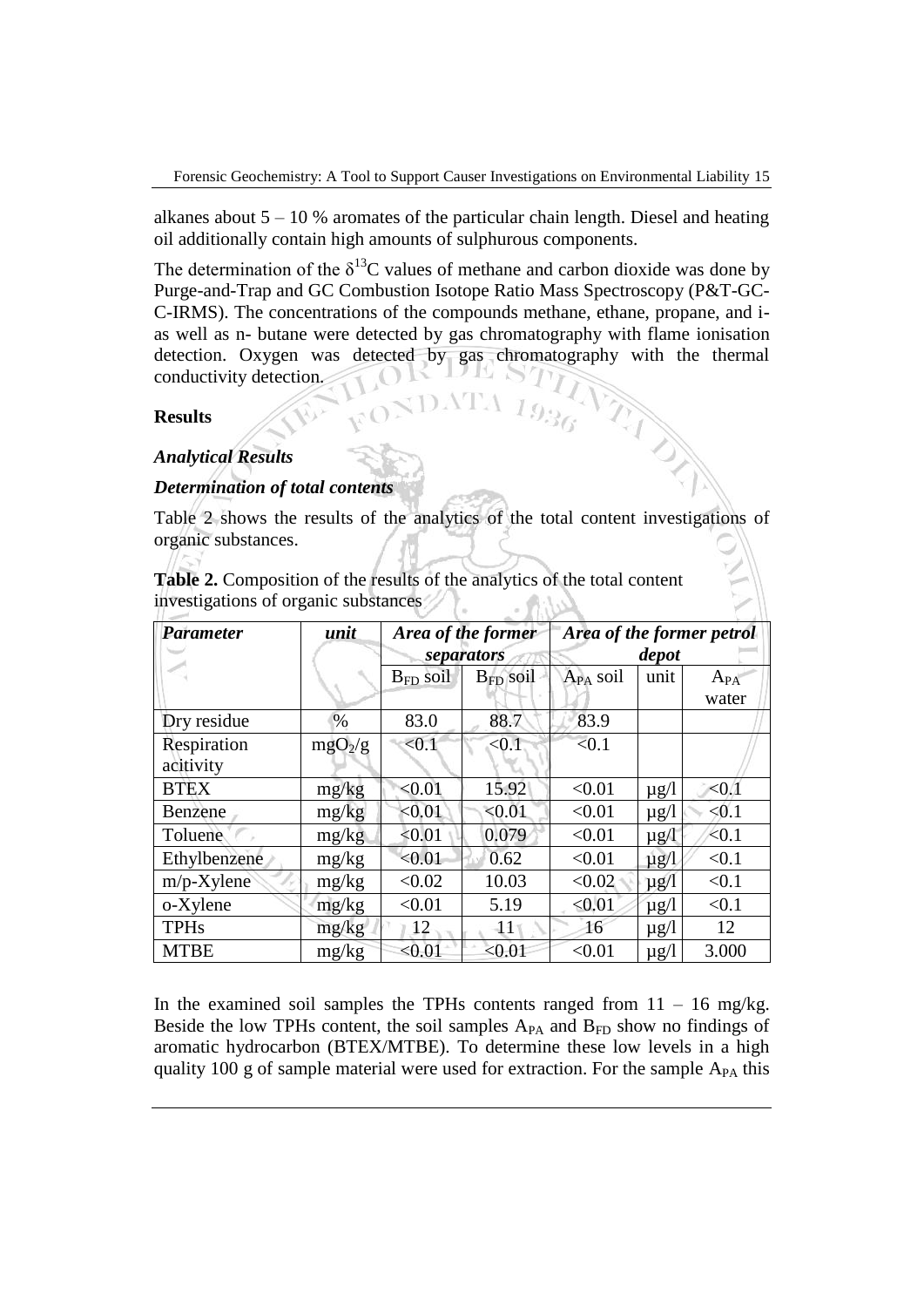can be explained by the largely removal of the contaminated soil and was expected. Here, the water sample, which clearly shows a phase, was taken on-site for detection. The samples had a characteristic smell of hydrocarbon, but only very low contents of TPHs of 11 and 12 mg/kg. This is not extraordinary, since TPHs show an intensive odour formation even in small traces. Relevant MTBE concentrations of 3.000µg/L were detected in the organic phase of the water sample. In the soil samples were no indications of existing lubricating oil. The characteristic "lubricating oil slope" in the GC-MS-chromatogram between 20-24 min. retention time was only detectable in the water sample  $A_{PA}$  (indication of an older contamination). Also here compounds  $>$ C25 were missing. The GC-FIDand the headspace chromatogram show clearly, that only hydrocarbon in the range from <C10 to max. C15 are detectable in the samples. In the samples BTEXaromates were measured, which clearly shows, that the contamination consists of light distillates. The MTBE amount found in the water sample indicates unleaded gasoline. The lacks of the middle hydrocarbon fraction as well as sulphurous substances support the assumption that this is not a diesel contamination. Thus the contamination can be explicitly characterized as a hydrocarbon contamination by gasoline.

### *Respiration activity*

The respiration activity indicates the oxygen demand in a sample for the biological transformation of the containing organic substance under optimized conditions (oxygen amount, temperature). It is described for a certain time period, for example four days as AT4. The resulting oxygen demand of the material, determined by the respiration activity, can be used as an indicator for the existing emission potential. The determination of the respiration activity showed a microbial activity below the detection limit. This is indicative either for a very slow microbial decomposition of the hydrocarbons at this side or for a low microbial activity.

### *Soil Gas Composition*

To derive the soil milieu, for the soil gas samples the gas composition and the  ${}^{13}C$ values of  $CH_4$  and  $CO_2$  were determined. Table 3 shows the results of the measurements of the soil gas composition.

| Name  | $CH_4$ | $C_2H_6$           | $C_3H_8$ | ı-<br>$C_4H_{10}$ | $n-$<br>$C_4H_{10}$ | $O_{2}$ | CO <sub>2</sub> | $\delta^{13}C$<br>$CH_4$    | $\delta^{13}C$ -<br>CO <sub>2</sub> |
|-------|--------|--------------------|----------|-------------------|---------------------|---------|-----------------|-----------------------------|-------------------------------------|
|       | vpm    | vpm                | vpm      | vpm               | vpm                 | %       | %               | $\%$ <sub>0</sub> -<br>VPDB | $%o-$<br>VPDB                       |
| Upper | 8.5    | $\bigcap$<br>. . 4 | 1.6      | 2.9               | 16.3                | 20.2    | 0.45            | n.d.                        |                                     |

**Table 3.** Results of the investigations of the gas composition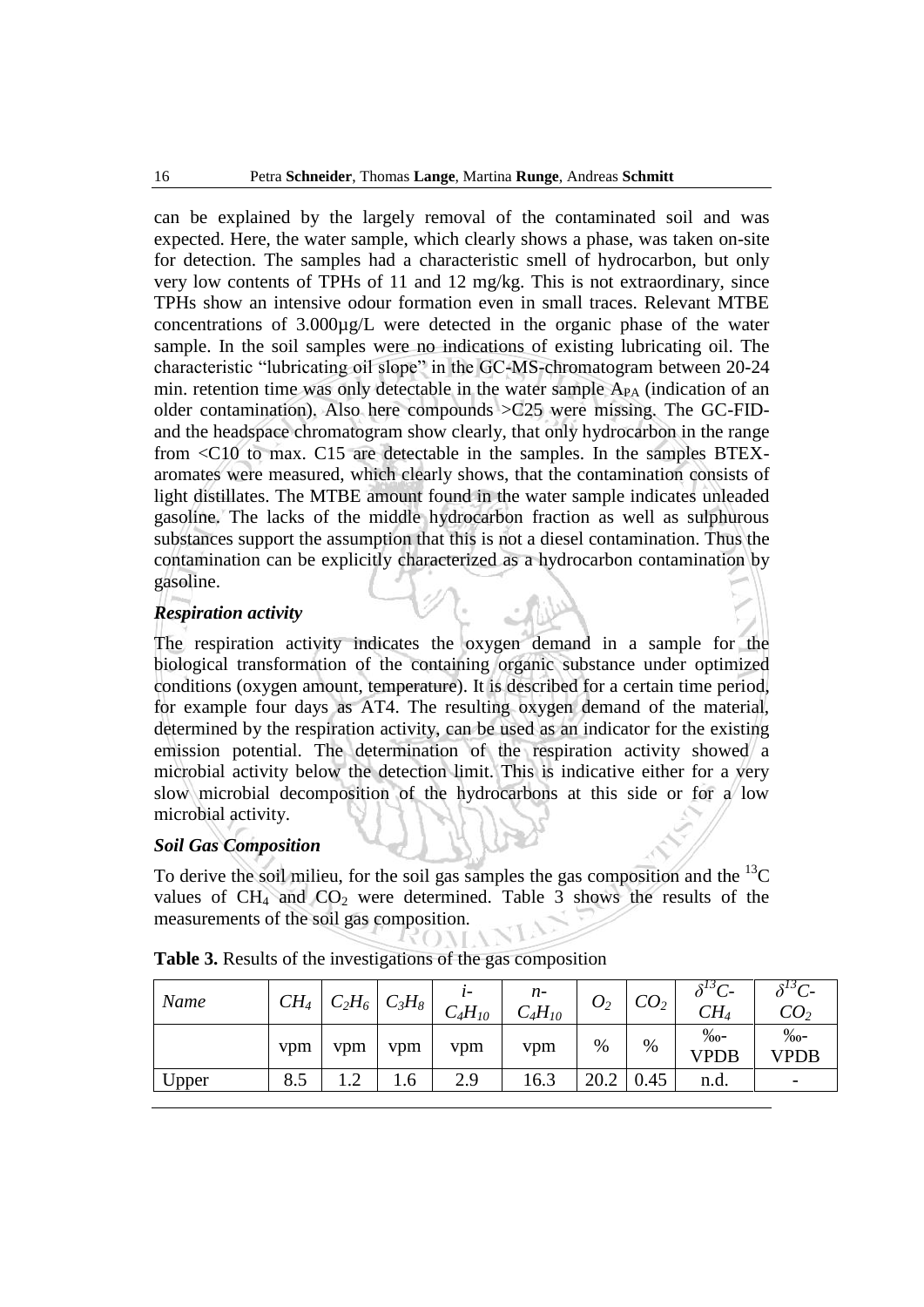Forensic Geochemistry: A Tool to Support Causer Investigations on Environmental Liability 17

| sample $B_{FD}$          |     |      |     |                                                               |            |      |      | 22.O±I |
|--------------------------|-----|------|-----|---------------------------------------------------------------|------------|------|------|--------|
| Lower<br>sample $B_{FD}$ | 0.1 | v. 1 | 0.4 | $\cap$<br>$\overline{\phantom{m}}\cdot\overline{\phantom{m}}$ | nΩ<br>20.4 | 0.16 | n.d. |        |

 $n.d.$  = not detectable

## *Lead Isotope Ratios*

Table 4 shows the results of the measurements of the lead isotope ratios, Fig. 4 the comparison with literature data on the origin of lead isotope data.

**Table 4.** Results of the examination of the lead isotope ratio of the groundwater and of measurements from the upstream area.



**Fig. 4.**  ${}^{206}Pb/{}^{207}Pb$  ratio as a function of the  ${}^{208}Pb/{}^{207}Pb$  ratio of analyzed samples.

# *Assessment of the Soil Data*

The low mineral oil concentrations indicate, especially for the area of the former separator which was not excavated at the date of sampling, that a strong degradation process has already occurred. The chromatograms of the single GC-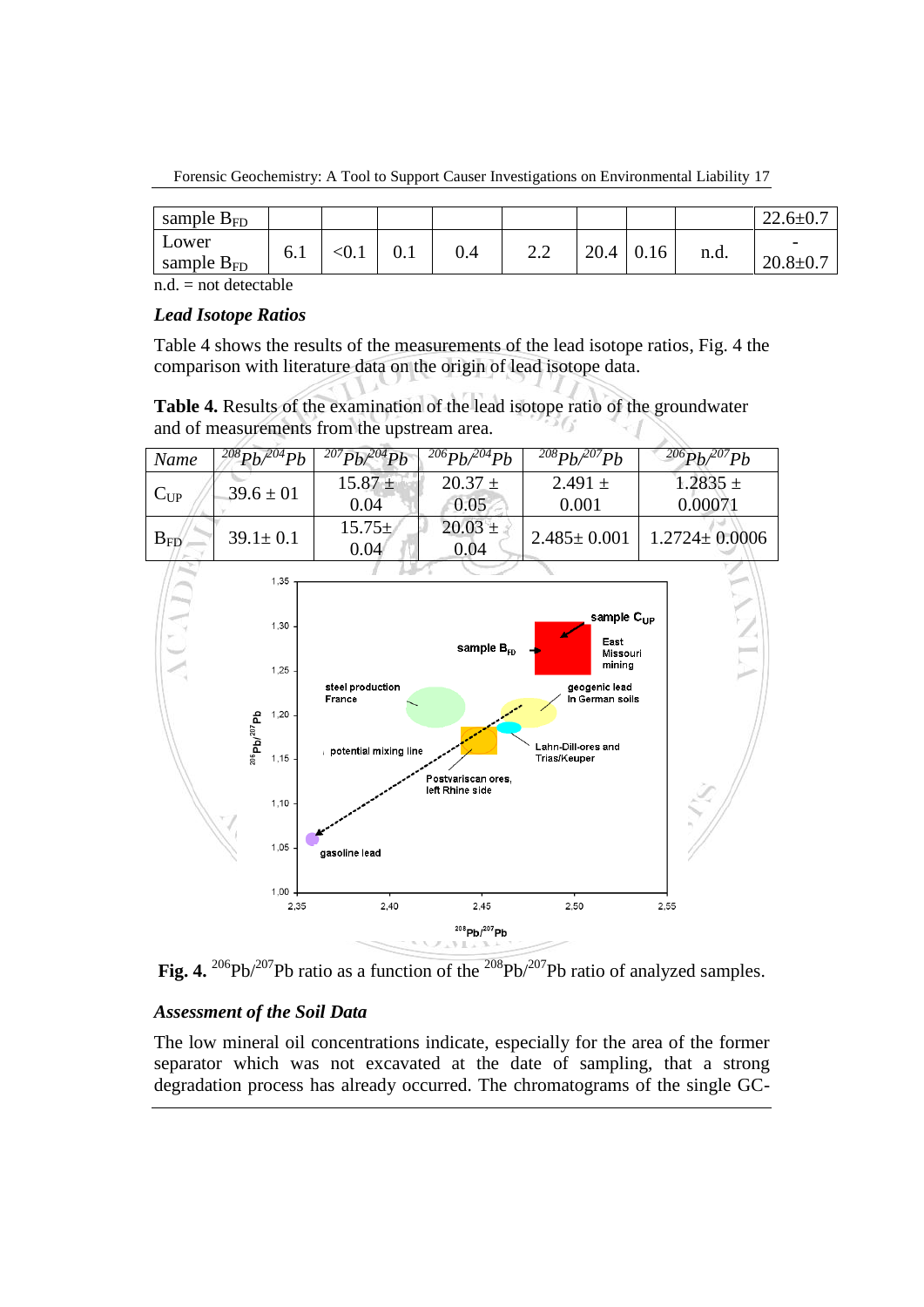detection show, that n- and iso-alkanes were almost completely removed. Further, the alcylcyclohexenes and alcylbenzenes are not detectable. Isopreniodes and napthalenes were not yet degraded. Benzene was only present in traces, toluene was not detectable. By means of the analytic parameters of the organic components and considering the low respiration activity, for the present study it can be concluded, that the substantial part of the biological degradation is already completed. Moreover, the decomposition of the TPHs contamination was obviously also driven by leaching and evaporation (good permeability of the sediments).

Considering the schematic process of the microbial degradation of TPHs, it can be concluded that the contamination is of a middle age, since the alcylcyclohexenes and alcylbenzenes are not detectable and the n- and iso-alkanes are almost completely degraded. The following criteria support that the investigated contaminations consists of a comparatively aged TPH product:

- n-alkanes are nearly completely removed,
- isoprenoides are besides the n-alkanes over the whole spectrum (i-C10 to phytan) clearly visible,
- alcylcyclohexenes and C4-alcylbenzenes are also degraded.

According to Kaplan et al. (1997) this corresponds with degradation level 5. The chronological contamination limitation was calculated with the time approximation algorithm according to Kaplan (1996), according to Eq. (1).

$$
Rb = (B+T)/(E+X) \tag{1}
$$

For the sample  $B_{FD}$  a value of 0,005 was calculated. After Kaplan values between 1.5 and 6 indicate an instantaneous occurrence of the contamination, values lower than 0.5 indicate residence times of >10 years. Another method for the chronological contamination limitation is the determination of the pristane/phytane ratio in fuels and heating oils. Pristane and phytane were not detected in the examined samples, since it was a gasoline contamination caused by a leakage of hydrocarbons with a chain length up to C12. The degradation is carried out by leaching, biodegradation and evaporation, not by condensation. Thus, no long chained C17/C18 molecules were detectable.

In the water sample all BTEX-aromates were degraded completely and partly also removed by leaching and evaporation. There were no BTEX detectable, however a high content of MTBE. Since the 1980s MTBE has become increasingly important as mixing component in gasoline (octanbooster). The first large-scale facilities for the production were put into operation at the end of the 1970s in Italy and Germany. The existing of MTBE in the examined sample indicates that the TPHs contamination consists of substances, which have been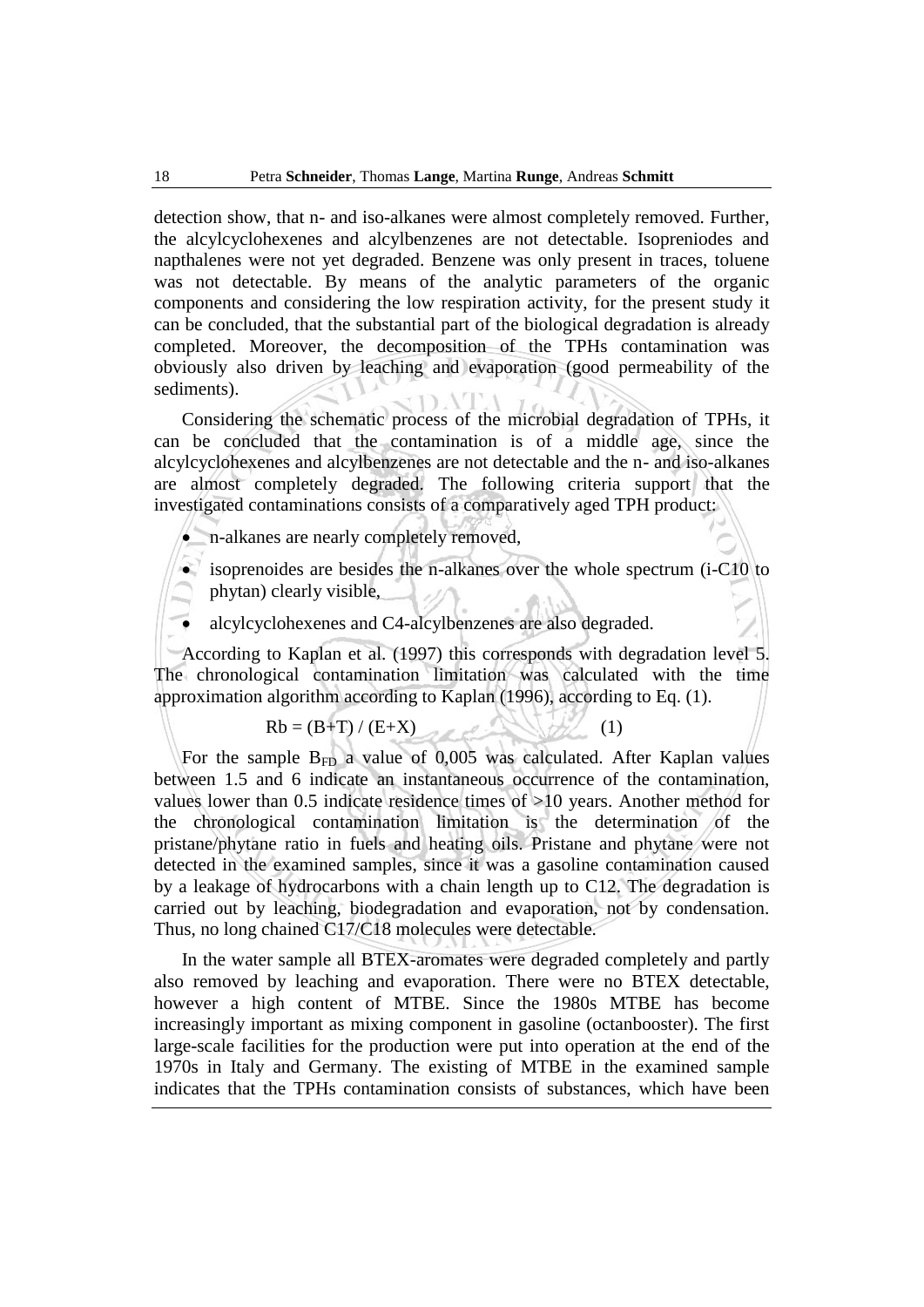used in Germany since 30 years. The high content of MTBE points to an originally high contamination. Because of the existence of MTBE and barely detectable BTEX, in the water  $A_{PA}$  sample a microbiological degradation can be assumed. MTBE acts quite similar to BTEX-aromates referring to water solubility and volatility, however it is less degradable.

As in the soil samples all n- and iso-alkanes as well as the easy microbial degradable aromates are not detectable or exist only in traces. The still existing hydrocarbons in the sample are visible in the screenings. These are mainly aromatic compounds of a moderate chain length. The most of these are substituted with amino groups, indicating a biological degradation. After Kaplan et al. (1997) this state corresponds to the degradation level 6. Thus, a contamination with a residence time >10 a can be concluded. This is confirmed by a comparison with several studies on MTBE and BTEX contaminations in Germany (Effenberger et al., 2001; Schirmer et al., 2003; Martienssen et al., 2003; Martienssen et al., 2006). On contaminations at the age of  $5 - 10$  years, there was a proceeding degradation of BTEX along with high MTBE concentrations. Only for older contaminations there were reduced amounts of MTBE because of their slow degradability.

The examination of the lead in the soil regarding to the lead-isotopes can enable further conclusions about the date of the contamination. The lead concentrations can have different sources like recent seepage water of a waste disposal, industry waste (for example foundry sand, munitions) or lead from the dust of traffic and urban rainwater (for example gas lead), respectively. As the source of the lead in the examined samples lead residues were presumed, since the study side was a former fuel station. The predominantly alkyl lead compounds (adding of MTBE as antiknock additive) used in Germany between 1976 and about 1990 in Germany originate from Australia and show a signature with relative low radiogenic isotope ratios. Before 1972 European lead (for example from Yugoslavia) was used for the production of alkyl lead compounds.

The content of lead isotopes of both examined samples is not in the range of the common industrial lead in Western Germany. The lead isotope ratios are also not in the range of geogenic, hence rock and soil lead in Europe. Deposits with such high radioactive lead are found in East-Missouri (USA). It is noticeable, that this American lead isotope signature is even in the upstream sample clearly visible. Due to the lead isotope signature of the samples it must be concluded, that the portion of lead used in Germany is very low. Because of the very low lead concentration it can be concluded, that there is no significant portion of leaded gasoline. Thus, the measured concentrations in the soil are almost certainly to interpret as inputs for example from battery lead or munitions lead originating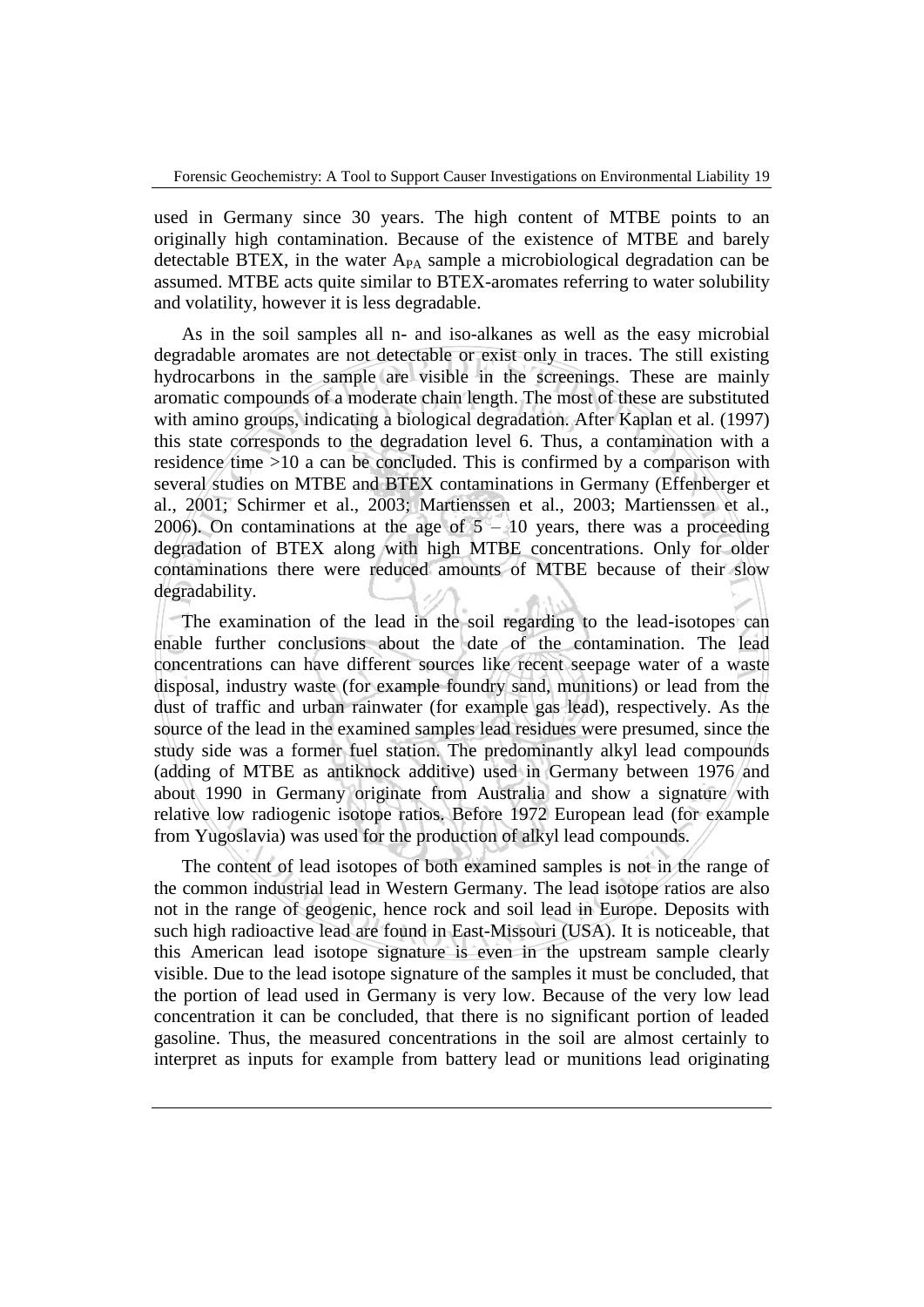from America what is in accordance to the fact that Berlin-Neukölln was a very heavily bombarded area in the so called American sector in the World War II.

### *Origin and Determination of the Soil Gas*

Natural gases can derive from two primary processes. One of these processes is of biological nature (production by bacteria), the other one is of thermogenic nature (creation by thermal decomposition of organic material in the covered organic rich sediments). Potential explosive gasses, like CH<sub>4</sub> or toxic gasses like H2S can outgas from the soil. SDATA 16

*Methane of bacterial origin:* Methanogenic bacterias participate with other bacterias on the degradation of organic material under strictly anaerobe conditions, like in lakes, estuaries, marine sediments and water saturated soils. During this process for example hydrogen sulphide, carbon dioxide, organic acids, ketones are formed by fermentation and enzymatic reactions. At places, where simple organic acids, like acetic acid are formed, methanogenic bacteria are able to form methane under significant anaerobe conditions by fermentation:

 $CH_3COOH \rightarrow CH_4 + CO_2$  (2) methanogenic bacteria

Fermentative methane production happens usually in waste disposals and organic rich fresh water system, in which organic acids are produced.

Besides the fermentation reaction also the  $CO<sub>2</sub>$  reduction can entail the production of methane. Traces of ethylene can exist.

$$
CO_2 + 4H_2
$$
  $\rightarrow$   $CH_4 + H_2O$  (3)  
methanogenic bacteria

*Thermogenic methane:* When organic material, which is enriched in covered sediment layers and is under the influence of the geothermal gradient  $(\sim3^{\circ}C/100)$ m), in a depth of 2.200 to 2.800 m a decomposition of the organic occurs. This begins with a thermal decomposition of methane, gaseous hydrocarbons, carbon dioxide and water with temperatures above 70°C. Formerly thermogenic gasses contain ethane and other volatile hydrocarbons but no ethane. At higher temperatures (>150°C) methane becomes the main component of the gas. If methane is the single hydrocarbon component in the gas, no conclusions about the origin of the gas can be drawn on the basis of the residual gas composition.

The concentration of the hydrocarbons in the samples is very low. The main component in the samples is oxygen. The  $CO<sub>2</sub>$  concentration exceeds clearly the air concentration. The gas is a typical soil gas with traces of hydrocarbons. The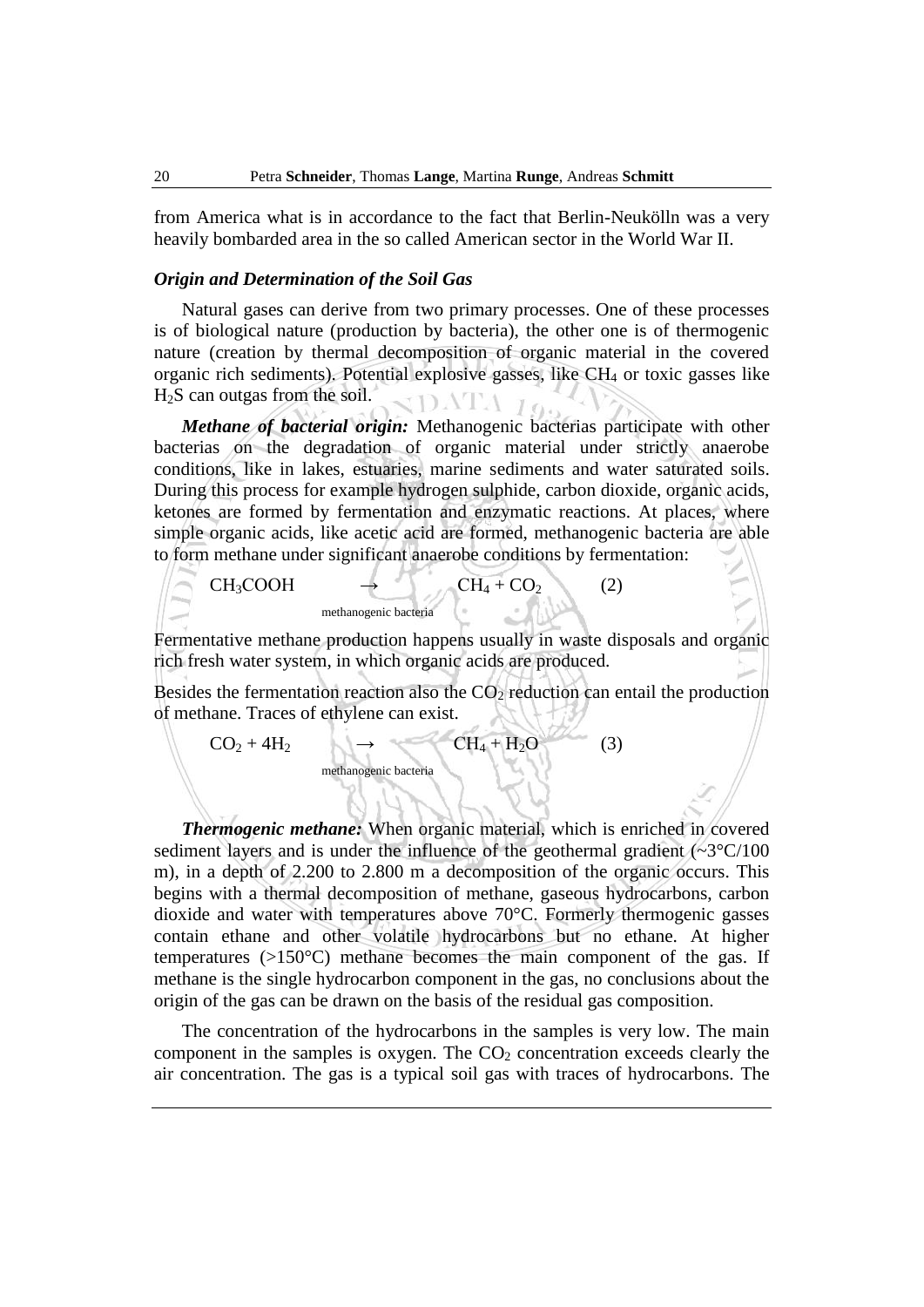clear detection of butane indicates a degradation of MTBE. Methane, which is detected at a concentration of 6.1 and 8.5 vpm, can originate from the soil or from the splitting of from higher hydrocarbons (MTBE). This is also indicated by the low traces of ethane and propane. The measured  $\delta^{13}$ C- CO<sub>2</sub> value of 22.6 an 20.8 ‰, respectively are in the typical range of  $\delta^{13}C$ - CO<sub>2</sub> values for soil gas. Because of the low concentration of hydrocarbons it can not differentiated, whether the  $CO<sub>2</sub>$  is formed by acetate splitting or it is remained  $CO<sub>2</sub>$  of the  $CO<sub>2</sub>$  reduction or it origins from the soil organic. YR DE S

#### **Conclusions**

Investigations on the characterization and the dating of TPHs contaminations in Berlin-Neukölln were performed. Two polluted localities were differentiated:

- Contaminations in the northeast part of the location, the former gasoline pump area (represented by the soil samples  $B_{FD}$ ) and
- Contaminations in the area of the former gasoline depot (represented by the soil sample  $A_{PA}$  Soil and the water sample  $A_{PA}$  Water).

Both locations were investigated regarding to their total contents and the characteristics of the contaminations by biomarker distribution patterns. Further an upstream reference sample was investigated.

The performed fingerprinting investigations show, that the TPH pollutions in Berlin-Neukölln are gasoline contaminations. The characteristic "lubricating oil slope" of the chromatogram is recognizable in the  $A_{PA}$  water sample of the former fuel depot and indicates an older contamination. Also the organic substances distributions determined in the screenings show, that a contamination exists, which is already considerably aged (biodegradation). The presented data allow a limitation of the contamination age in the area of the former fuel deposit of  $> 10$ years. Also for the contamination in the area of the former separator a contamination age of >10 years was determined by using the time approximation algorithm for the chronological contamination limitation. The results of the lead isotope investigations showed, that the gasoline is unleaded. The determined lead isotope ratios of the samples originate from American munitions used in World War II. The concentrations of hydrocarbons in the soil gas are explicitly low. Due to the low concentrations and the presence of hydrocarbons  $> C1$ , a slow microbiological degradation must be assumed.

Having the type and the age of the pollution, the liable operator can be concluded from the ownership documents of the fuel station property.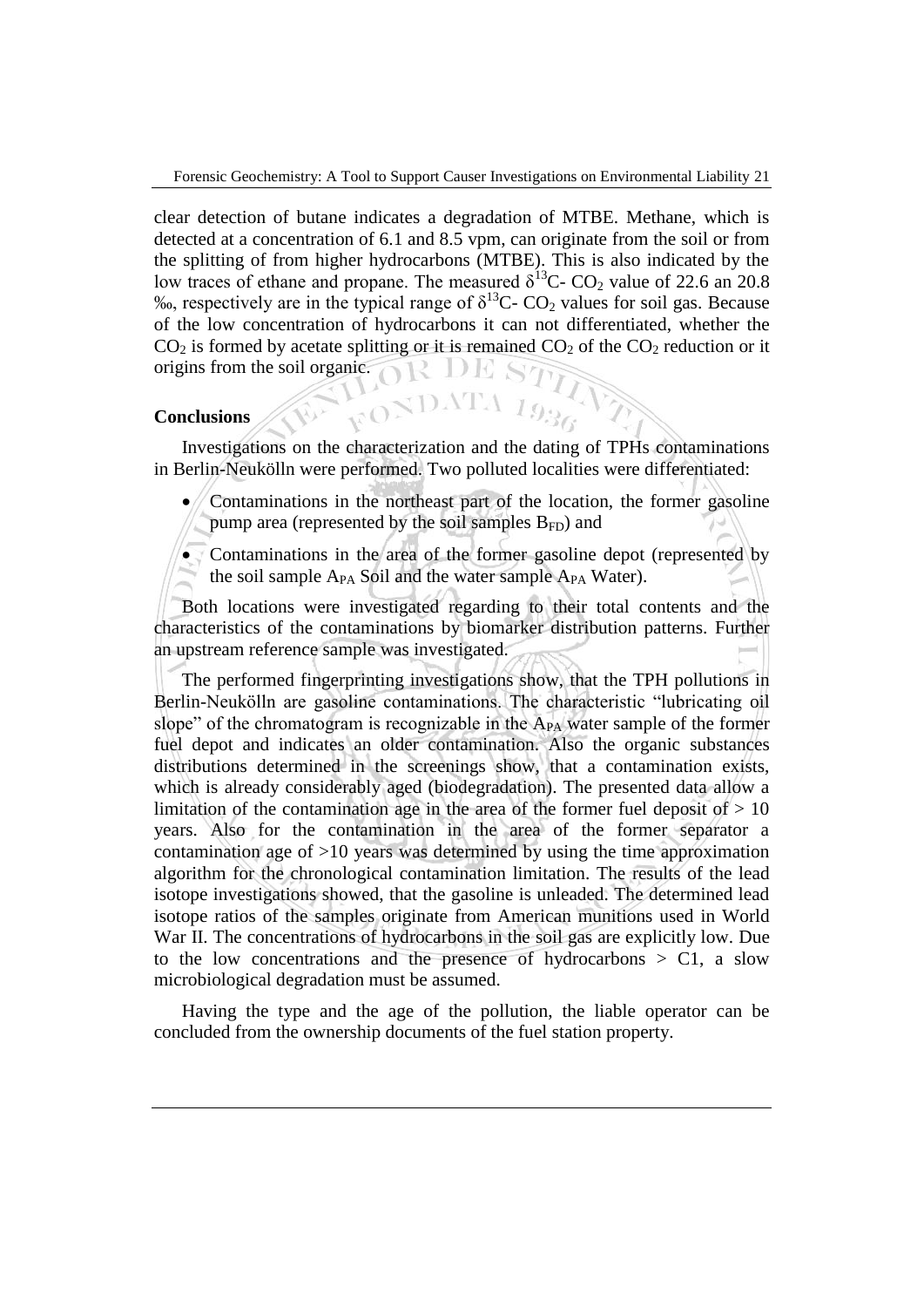## **R E F E R E N C E S**

- Directive, (2004), Directive 2004/35/CE of the European Parliament and of the Council on environmental liability with regard to the prevention and remedying of environmental damage, Official Journal L 143, 56-75.
- Durali-Müller S., (2005), Roman lead and copper mining in Germany. Their origin and development through time, deduced from lead and copper isotope provenance studies. Dissertation Univ. Frankfurt/Main, Frankfurt.
- Effenberger M., Weiß H., Popp P., Schirmer M., (2001), Untersuchungen zum Benzininhaltstoff Methyl-tertiär-butylether (MTBE) in Grund- und Oberflächenwasser in Deutschland, Grundwasser, 6, 51-60.
- Kaplan I.R., Galperin Y., (1996), Application of alkylcyclohexane distribution pattern recognition for hydrocarbon fuels identification in environmental samples. Paper presented at the 11th Annual Conference on Contaminated Soil, 21-24 October, Amherst, Massachusetts.
- Kaplan I. R., Galperin Y., Alimi H., Lee R.P., Lu S.T., (1996), Patterns of chemical changes during environmental alteration of hydrocarbon fuels. Groundwater Monitoring and Remediation, 16, 113-124.
- Kaplan I.R., Galperin Y., Lu S.T., Lee R.P., (1997), Forensic Environmental Geochemistry: differentiation of fuel-types, their sources and release time, Org. Geochem., 27, 287-317.
- Kim Y.H., Kim K.J., Kim E.H., Park J.J., Kim S.M., Seok K.S., (2013), Lead isotope ratios as a tracer for lead contamination sources: A lake Andong case study, E3S Web of Conferences, 33001.
- Lewis P.R., Gagg R., Reynolds K., (2004), Forensic Materials Engineering. Case Studies, CRC Press.
- Martienssen M., Weiß H., Hasselwander E., Schmid J., Schirmer M., (2003), Natürlicher Abbau von MTBE im Grundwasser – Großversuch am Standort Leuna, Altlastenspektrum 12, 173-179.
- Martienssen M., Fabritius H., Kukla S., Balcke G.U., Hasselwander E., Schirmer M., (2006), Determination of natural occurring MTBE biodegradation by analysing metabolites and biodegradation products. Journal of Contaminant Hydrology, 87, 37-53.
- Peters K.E., Moldowan J.M., (1993), The biomarker guide. Prentice Hall, Englewood Cliffs, New Jersey.
- Philp R.P., (2007), The emergence of stable isotopes in environmental and forensic geochemistry studies: A review, Environ. Chem. Lett. 2007, 5, 57 - 66.
- Regier A., (2003), Veränderungen im Eintrag von Schadstoffen in die Umwelt. Hochauf-lösende geochemische Sedimentuntersuchung in zwei Stauseen der Ruhr (Nordrhein-Westfalen), Dissertation Univ Köln, Shaker Verlag, Aachen.